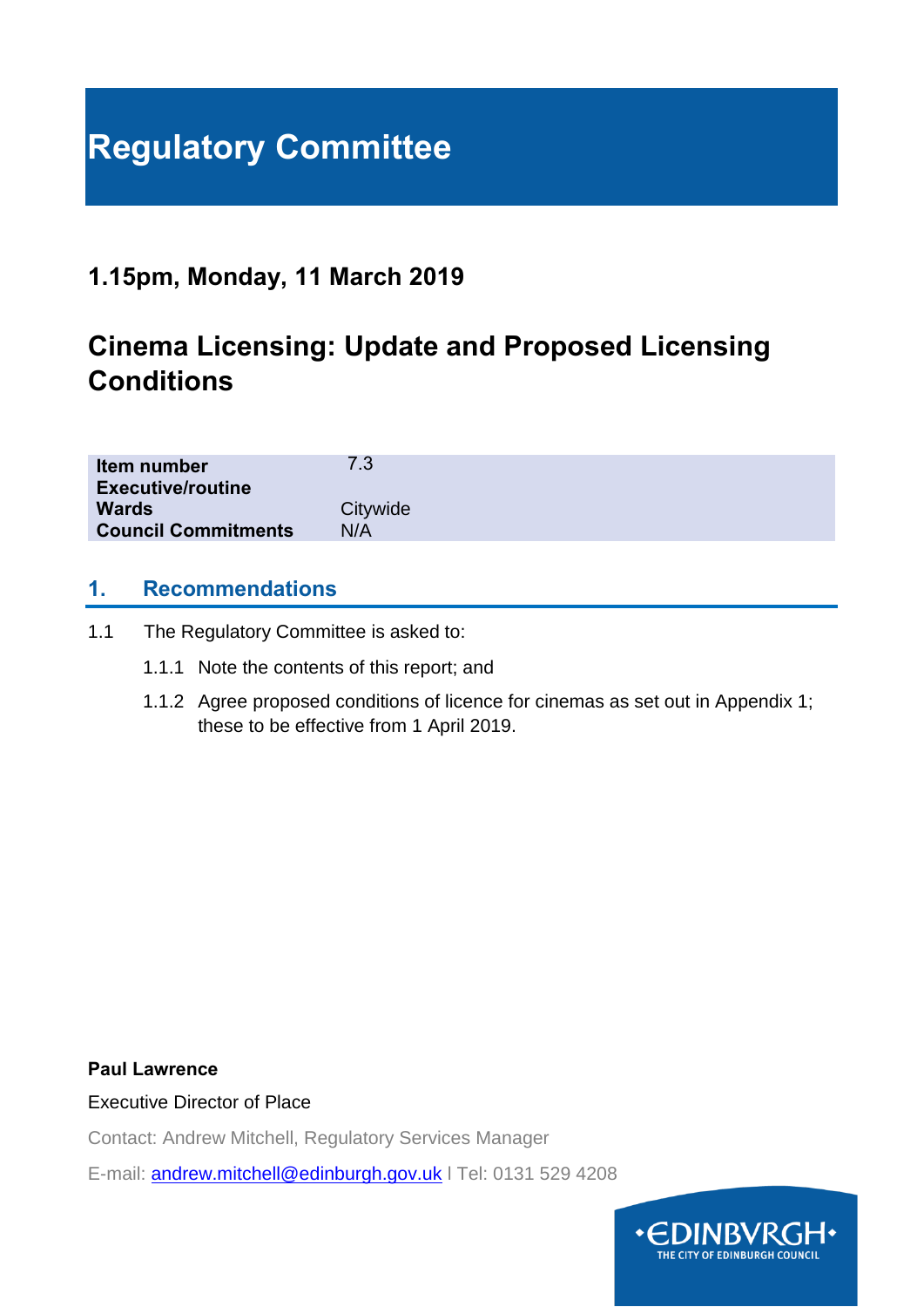# **Report**

# **Cinema Licensing: Update and Proposed Licensing Conditions**

# **2. Executive Summary**

2.1 On 22 October 2018 the Regulatory Committee approved in principle proposals to introduce revised conditions for licences issued under the Cinemas Act 1985. This report provides an update after statutory consultation was carried out.

# **3. Background**

- 3.1 Any public performance of a film exhibition is controlled by the [Cinemas Act 1985.](http://www.legislation.gov.uk/ukpga/1985/13) A cinema licence allows 'any exhibition of moving pictures' other than TV programmes on terrestrial TV or cable programmes which are licensed under the Cable and Broadcasting Act 1984.
- 3.2 The operation of cinemas is licensed by means of cinema licensing. At present there are 14 licensed cinemas in the city.

# **4. Main report**

- 4.1 The Council has previously approved draft standard licensing conditions for cinemas.
- 4.2 Following the in principle decision of the Regulatory Committee to amend licensing conditions for cinema licensing, the Committee instructed the Executive Director of Place to consult on the proposed revised conditions and to report back to the Regulatory Committee.
- 4.3 The proposed revised conditions are attached at Appendix 2 and, if agreed, will thereafter be applicable in respect of any Cinema Licence granted or renewed from 1 April 2019.
- 4.4 A consultation on the proposed changes was published on the council's Consultation Hub between 14 November and 12 December 2018. There were 10 responses in total.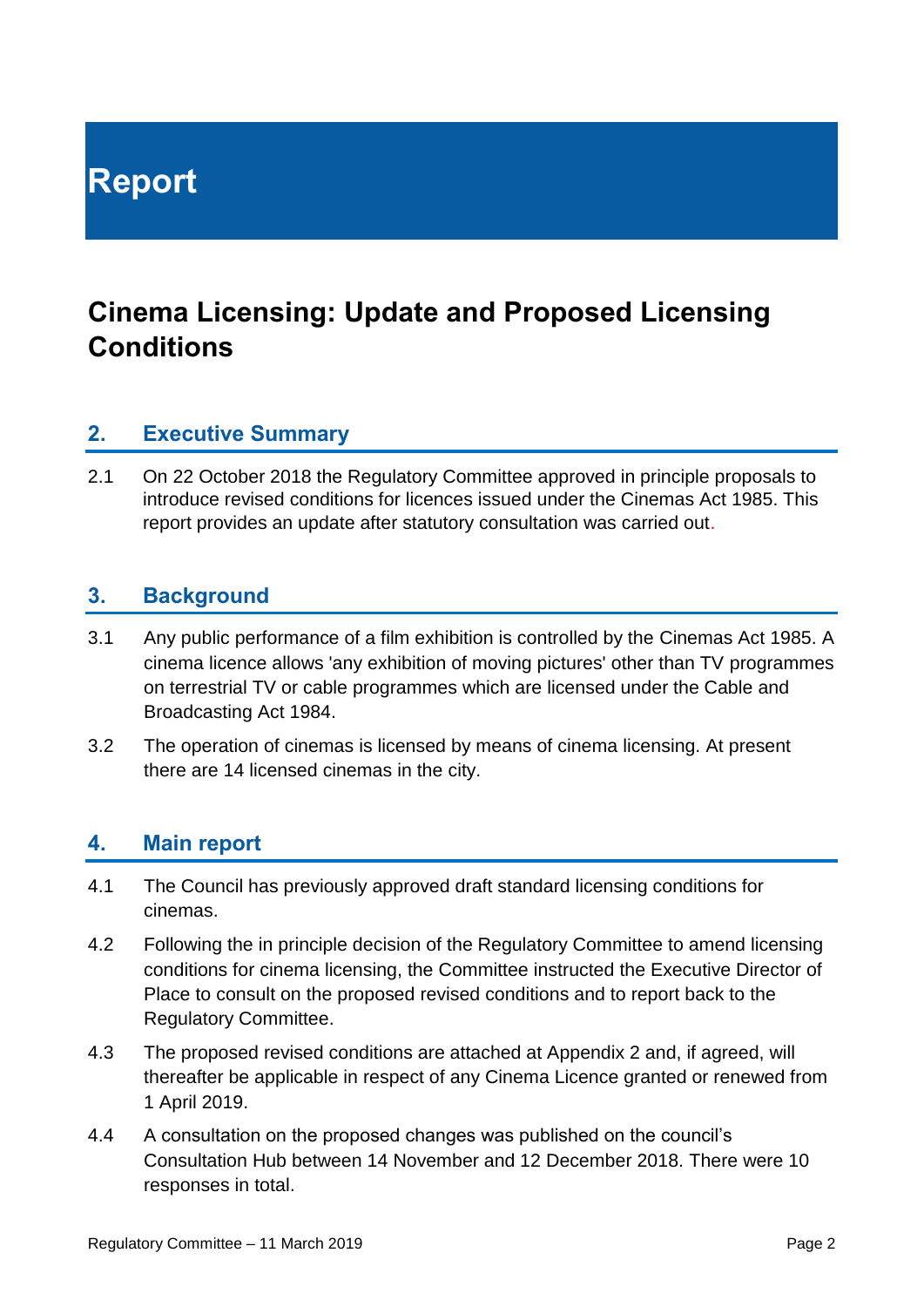- 4.5 60% of respondents either agreed or strongly agreed with the proposed conditions. 30% disagreed or strongly disagreed. Respondents were asked for further comments and these are attached at Appendix 3.
- 4.6 Having reviewed the comments, the Directorate has made one change to the draft conditions, amending the proposed condition 4 (Appendix 2) to reproduce the current condition (condition 4 in Appendix 1). The Directorate does not propose any further amendments and does not recommend any further change to the draft conditions.
- 4.7 Queries were raised about draft condition 4. This has been a reworded to make it more restricted, similar to a previous condition. Members will wish to consider the comments made. Any exercise of the power contained in condition 4 would require a committee hearing. In respect of draft condition 2, concerns have been raised but members are advised that the condition (as read with draft condition 3) is necessary to regulate which films are suitable to be shown to children.
- 4.8 Respondents were also asked for comments on the policy on parent/infant screenings agreed by the committee on 26 June 2018. Responses are attached at Appendix 4. Having reviewed the comments, the Directorate does not propose any amendments and does not recommend any change to the agreed policy.
- 4.9 The Regulatory Committee is asked to approve the proposed revised conditions (Appendix 2). It is proposed that these conditions would take effect from 1 April 2019 and therefore would be attached to any licence granted or renewed after that date.

# **5. Next Steps**

- 5.1 The Council's website will be updated with the new conditions.
- 5.2 Any renewal granted after 1 April 2019 will have the new conditions of licence attached.

# **6. Financial impact**

- 6.1 The Council's current scale of fees for licensing applications was approved with effect from 1 April 2018. Any costs implementing policy changes will be contained within the current ring-fenced income generated from licence application fees.
- 6.2 Cinema licence fees are fixed by legislation.

# **7. Stakeholder/Community Impact**

7.1 The development of policy in respect of licensing of cinemas is part of a wider place-making role for the Council. It is essential that all the strategic aims of the Council are considered and that the revised conditions are consistent with these.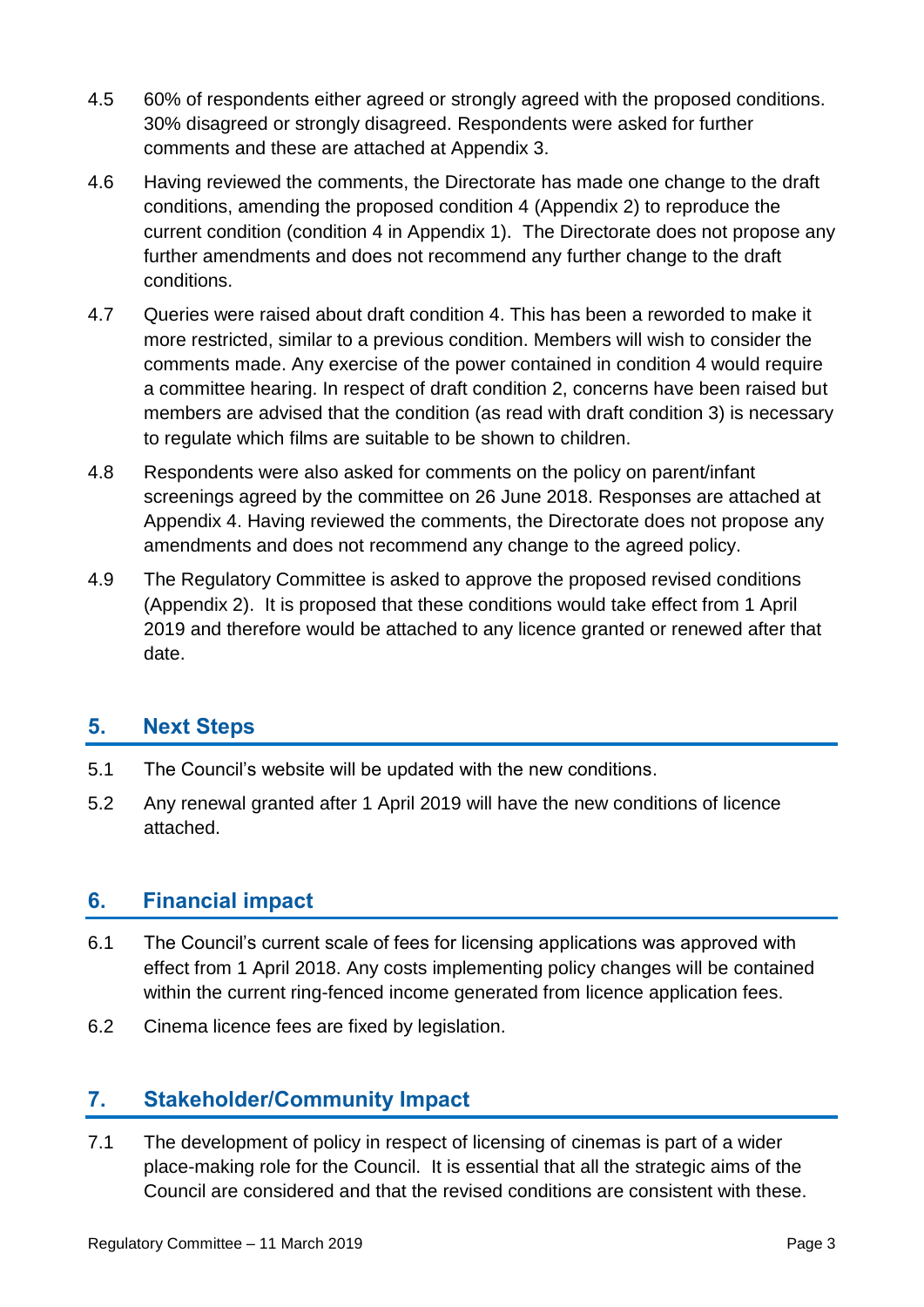- 7.2 There is a recognised process for amending the policy and this approach is in line with the statutory requirements.
- 7.3 No protected groups are affected.
- 7.4 A consultation on the proposed revised conditions was posted on the Council's Consultation Hub between 14 November and 12 December 2018.

# **8. Background reading/external references**

8.1 [Regulatory Committee report –](http://www.edinburgh.gov.uk/download/meetings/id/58893/item_78_-_cinemas_act_1985_%E2%80%93_proposed_update_to_licensing_conditions) Cinemas Act 1985 - 22 October 2018

# **9. Appendices**

- 9.1 Current conditions: Cinemas Act 1985
- 9.2 Proposed conditions: Cinemas Act 1985
- 9.3 Comments on proposed conditions
- 9.4 Comments on policy regarding parent/infant screenings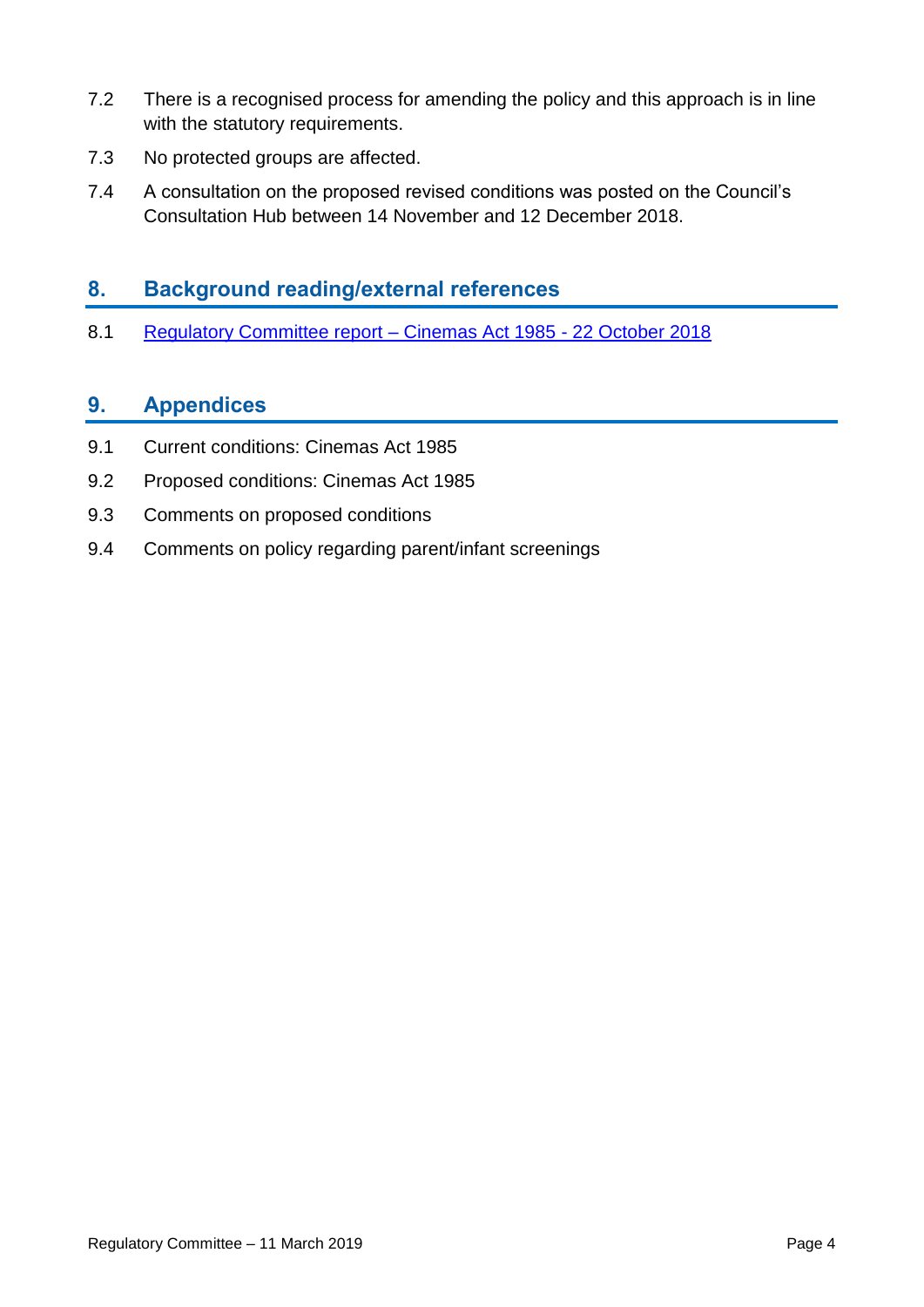### **Appendix 1 – current cinema licensing conditions**

#### **Cinemas Act 1985 LICENCE CONDITIONS**

1 'Film' in these conditions means 'Film exhibition' as defined in the Cinemas Act 1985. 'Council' means the Council as Licensing Authority under the 1985 Act.

2 Subject to conditions 3 and 4:

(a) No film shall be exhibited unless it has received a 'U', 'PG', '12A', '15' OR '18' certificate from the British Board of Film Classification.

(b) No one under the age of 18 shall be admitted to see a film with an '18' certificate.

(c) No one under the age of 15 years shall be admitted to see a film with a '15' certificate. (d) No one under the age of 12 years shall be admitted to see a film with a '12A' certificate unless accompanied by a responsible adult.

3 Any film may be exhibited if the permission of the Council is first obtained and any conditions of such permission are complied with.

4 The Council may prohibit the showing of any film by giving written notice to the Licensee.

5 The terms of any certificate given by the British Board of Film Classification shall be shown on the screen immediately before the showing of any film to which it relates.

6 There shall be prominently exhibited at each public entrance whenever premises are open to the public for the showing of films a notice indicating clearly:-

(a) the title of each film to be shown on that day, other than trailers and films of less than 5 minutes duration.

(b) the approximate time of commencement of each film;

(c) whether each film has received a 'U', 'PG', '12A', '15' OR '18' certificate from the British Board of Film Classification and (d) the effect of the certificates on the admission of persons under the age of 18 years.

7 The type of certificate received from the British Board of Film Classification shall be clearly indicated by 'U', 'PG', '12A', '15' OR '18' in any advertisement of the film displayed at the premises.

8 No advertisement displayed at the premises of a film to be exhibited there shall depict any scene or incident not included in the film as certified by the British Board of Film Classification or as approved for exhibition by the Council.

9 Where the Council has given notice in writing to the Licensee objecting to an advertisement, that advertisement shall not be displayed at the premises.

10 The premises shall only open between 8am and 1am the following day unless the written consent of the Council is given to open earlier or later.

11 No animals shall be permitted in the premises during the exhibition of a film except guide dogs. The Licensee shall not refuse admission to patrons with guide dogs.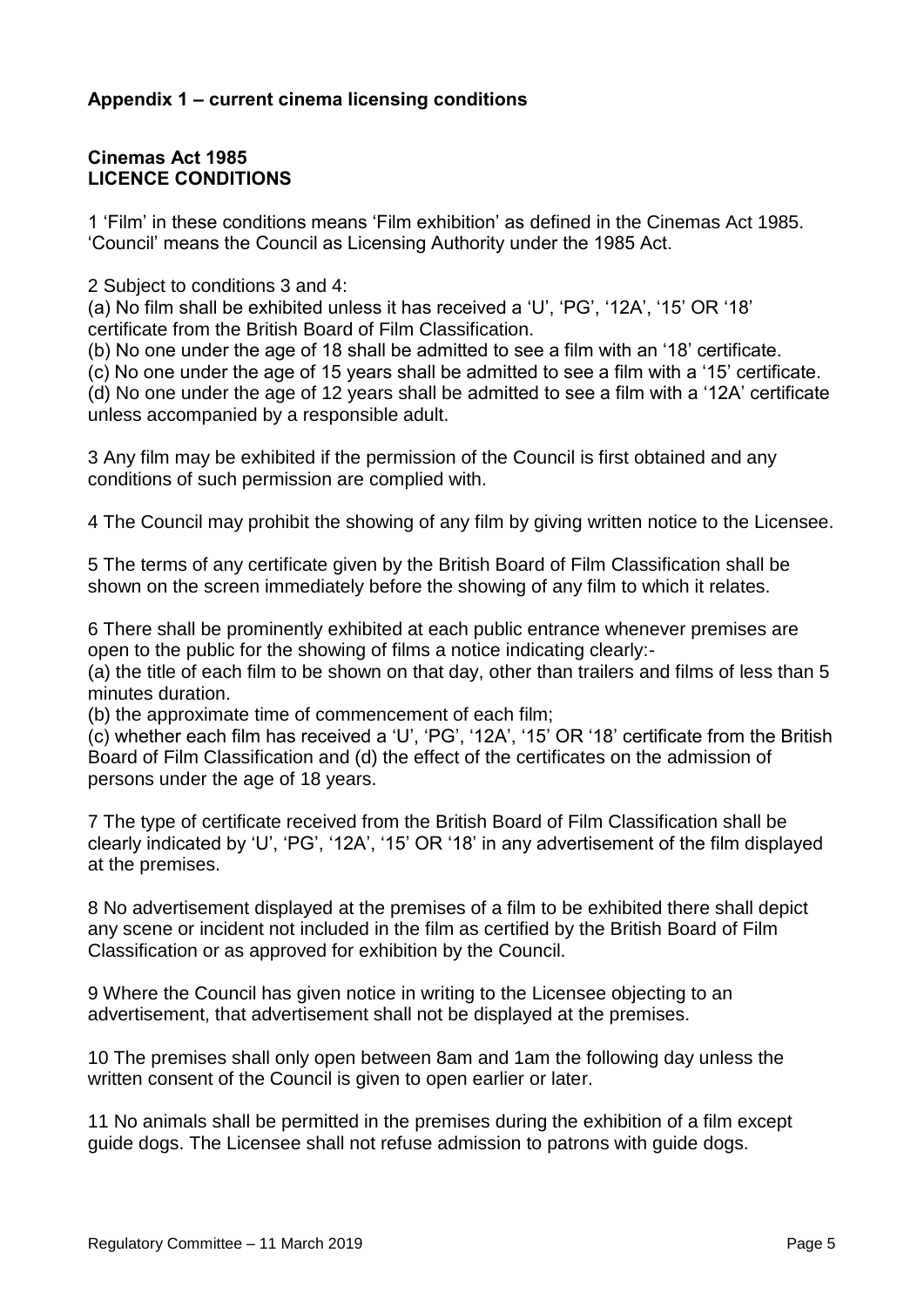12 All attendants on duty shall wear a distinguishing uniform or armband, and shall, have in their possession an electric torch in working condition.

13 Films in the 'RESTRICTED (18)' category shall not be shown without the consent in writing of the Council.

Any consent granted in terms of this condition shall be subject to all the following conditions being complied with and any other conditions the Council consider necessary. (a) Films in the 'RESTRICTED (18)' category shall not be exhibited except at licensed premises being operated as a club.

(b) No films in the 'RESTRICTED (18)' category shall be shown in a multi-screen complex unless the area used for such films and all facilities (including foyers, lavatories, and refreshment areas) are wholly segregated and accessible only through a separate entrance and box office.

(c) A register of members shall be maintained and made available for immediate inspection by Council officials or police constables. A membership card (with a photograph of the member) shall be issued to each member.

(d) Tickets shall not be sold to persons other than members.

(e) No one shall be admitted to view a film in the 'RESTRICTED (18)' category unless a valid membership card for that person is displayed at the time of admission.

(f) Advertising for films in the 'RESTRICTED (18)' category shall specify only the title of the film and the category and will not include pictorial material or other information about the names of performers or the plot.

(g) No one under 18 years shall be employed in any capacity at premises showing films in the 'RESTRICTED (18)' category.

(h) Membership rules for club cinemas shall include the following:-

(i) Membership shall only be open to people of not less than 18 years of age. Applications for membership, including name and address, shall be in writing and signed by the applicant. Applicants shall provide proof of their age to the Licensee.

(ii) No one shall be admitted to membership until at least 24 hours after the application has been approved by the Licensee.

(iii) Membership cards shall not be transferable.

14 The Licensee or Manager shall be responsible for the day to day running of the premises. There shall be sufficient staff on duty when the premises are open to the public.

15 The Licensee or Manager shall give clear instructions to staff on their duties in the event of fire. A legible statement of such duties shall be posted in conspicuous positions in the premises. The Licensee shall comply with any requirements of the Firemaster.

16 The number of people admitted to the premises shall be strictly controlled to ensure that there is no overcrowding.

17 The general layout and arrangement of the premises shall be such as to allow safe and orderly evacuation to the Council's satisfaction, in the event of an emergency.

18 All approaches, staircases and passageways shall be kept free from obstruction. No seat or other obstruction shall be placed in any of the passageways and no-one shall be allowed to stand or sit in any passageway during performances.

19 All doors and barriers shall open outwards and shall not be fastened or locked except by push bar mechanisms which release the door under pressure.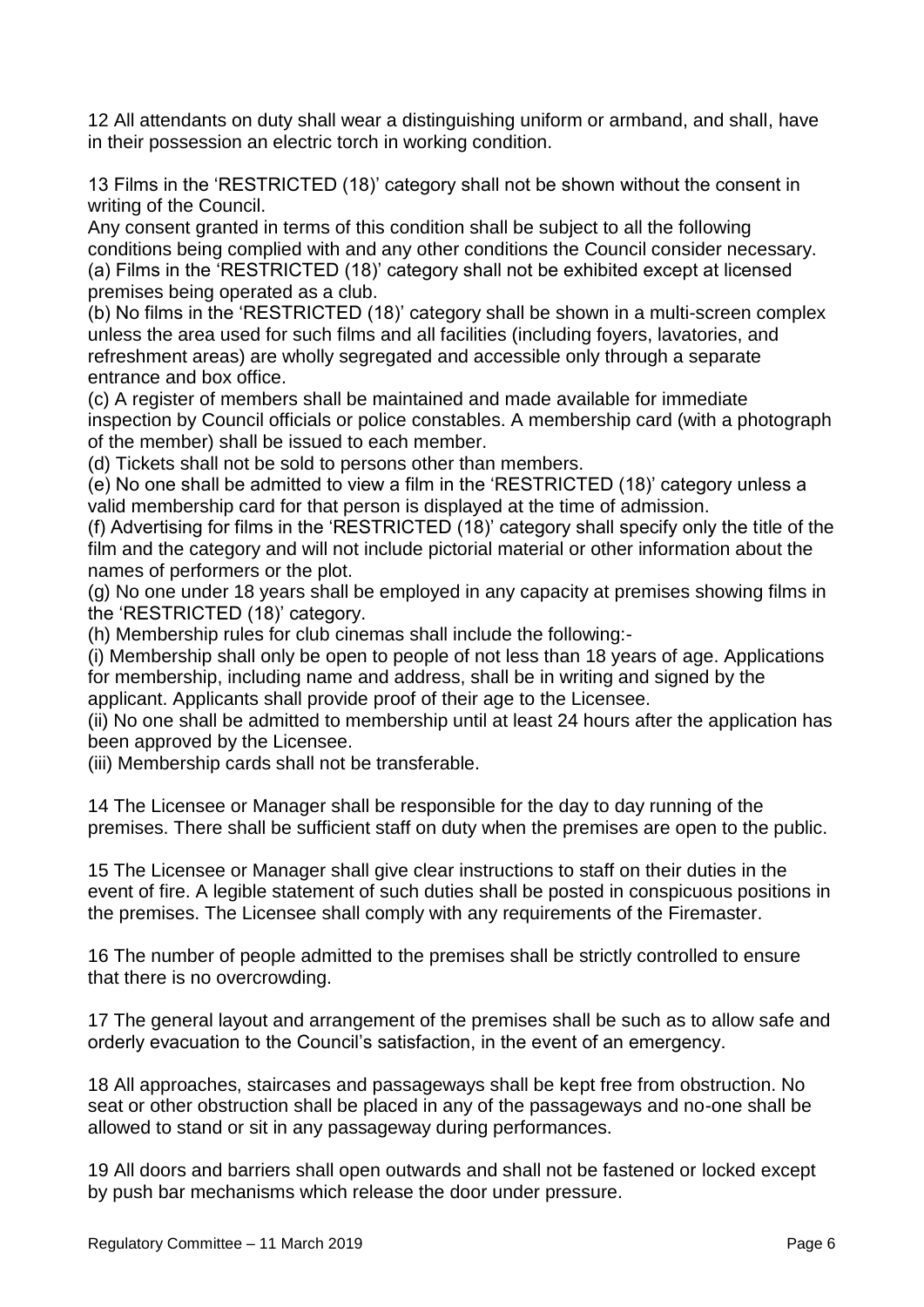20 All exit doors in the premises shall be indicated by a fixed lighting transparency bearing the word 'EXIT' in letters no less than 10 centimetres high. All exit doors shall be useable at the end of each performance. The transparency shall be illuminated by a maintained system of lighting and must be visible from the auditorium at all times when the premises are open to the public.

21 Any decorative surface finishes shall be either non-combustible or durably flameproofed.

22 All scenery, curtain drapes and fabrics shall be flame resistant.

23 The use of smoke bombs, smoke generators, flash powder, flash boxes, detonators and similar items is not permitted without the written approval of the Firemaster and the Council.

24 All upholstered furniture shall comply with the Smouldering Cigarette Test and Butane Flame Test in British Standard 5852, Part 2; 1982.

25 The Licensee or the Manager shall intimate every outbreak of fire to the Firemaster immediately.

26 Lasers or other similar devices shall not be used without the Council's written permission.

27 The premises shall be lit to the satisfaction of the Council. A maintained system of secondary lighting shall be provided throughout the building, kept in proper working order and kept on when the premises are open to the public.

28 The electric installation of the premises shall be kept in proper working order to the satisfaction of the Council. No alterations or additions to the electrical installation shall be made without the Council's written approval.

29 No temporary electric lighting installation shall be used in any part of the premises without the Council's written consent. All temporary connections to the permanent installation in the premises shall be disconnected immediately after each performance.

30 All electrical lighting switches to public areas shall be inaccessible to the public.

31 The premises shall be properly ventilated and heated to the satisfaction of the Council. Temporary or moveable forms of heating shall not be used without the Firemaster's written approval.

32 Sanitary accommodation shall be provided to the satisfaction of the Council.

33 The Food Hygiene Regulations and The Health and Safety at Work Act 1974 shall be complied with.

34 Any amplified music and speech shall be controlled so as not to cause annoyance to the satisfaction of the Director of Environmental and Consumer Services.

35 A telephone shall be installed in the premises.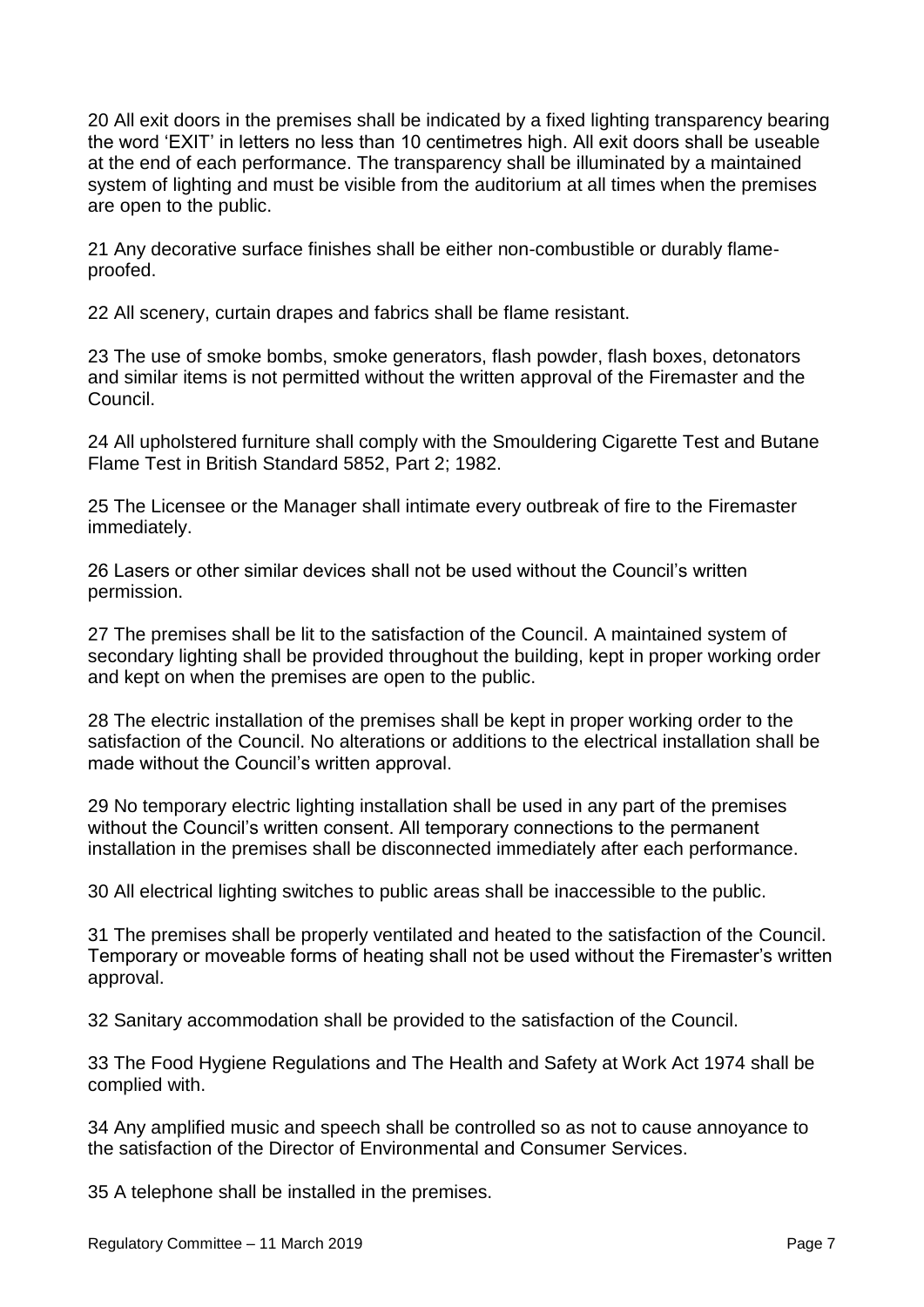36 The Licensee shall display the Cinema Licence and Conditions in a prominent position.

37 No alteration shall be made to the structure, seating arrangements or exists without the Council's written consent.

38 The Firemaster, any Police Constable and any authorised Council Officer shall be permitted free access to the premises at any time.

39 The Council or Firemaster shall have the power to set a limit on the maximum number of people to be admitted to the premises for any performance.

40 One or more leakage circuit breakers must be installed if live amplified music is to be performed on the premises. The installation should comply with the current Institute of Electrical Engineers Regulations.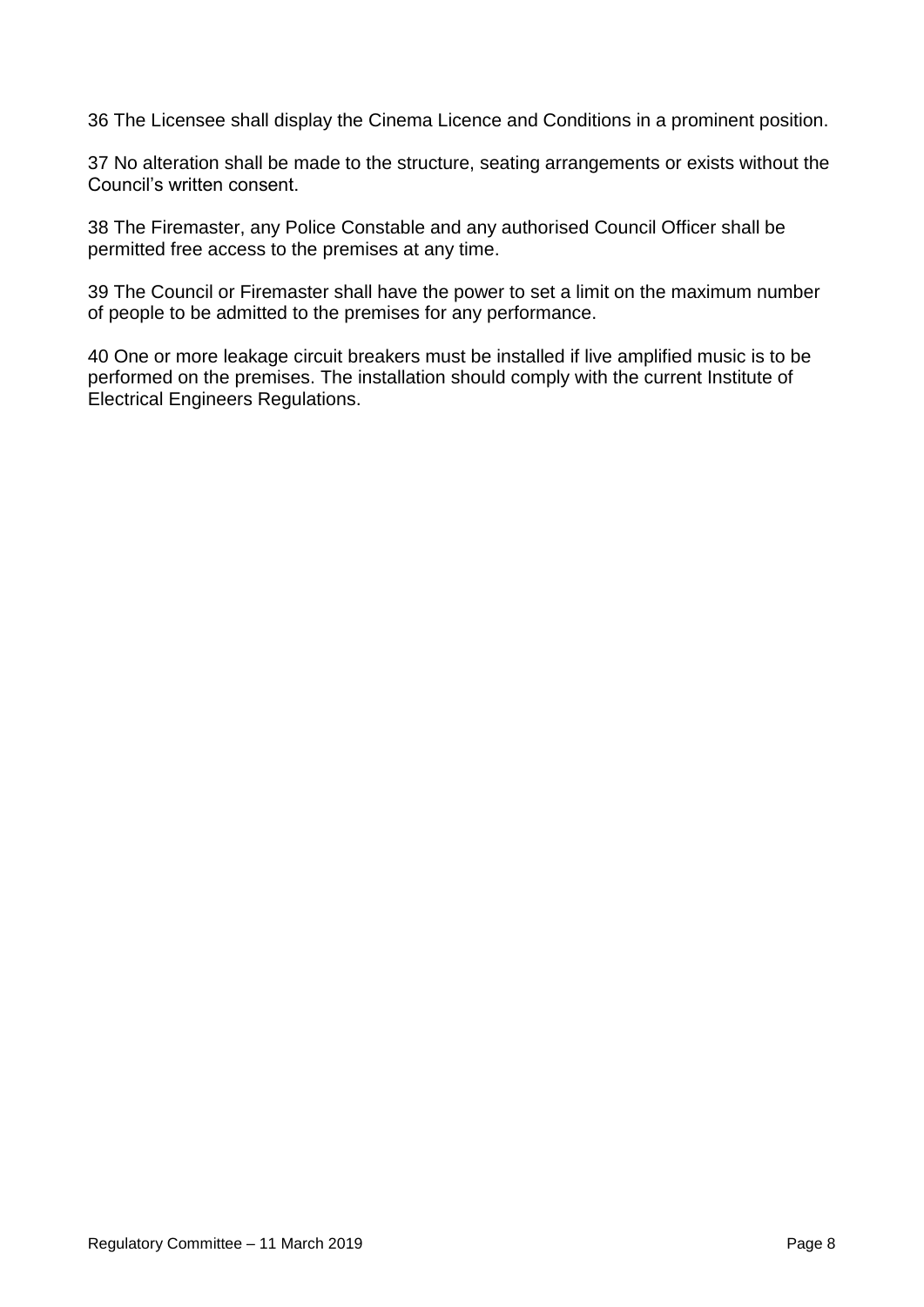## **Appendix 2 – proposed revised cinema licensing conditions**

#### Cinemas Act 1985

#### LICENCE CONDITIONS

- 1 'Film' in these conditions means 'Film exhibition' as defined in the Cinemas Act 1985. 'Council' means the Council as Licensing Authority under the 1985 Act.
- 2 Subject to conditions 3 and 4:
	- (a) No film shall be exhibited unless it has received a 'U', 'PG', '12', '12A', '15' OR '18' certificate from the British Board of Film Classification;
	- (b) No one under the age of 18 shall be admitted to see a film with an '18' certificate;
	- (c) No one under the age of 15 years shall be admitted to see a film with a '15' certificate;
	- (d) No one under the age of 12 years shall be admitted to see a film with a '12' certificate;
	- (e) No one under the age of 12 years shall be admitted to see a film with a '12A' certificate unless accompanied by an adult.
- 3 Any other film may be exhibited if the permission of the Council is first obtained and any conditions of such permission are complied with.
- 4 The Council may prohibit the showing of any film by giving written notice to the Licensee.
- 5 The terms of any certificate given by the British Board of Film Classification shall be shown on the screen immediately before the showing of any film to which it relates.
- 6 There shall be prominently exhibited at each public entrance whenever premises are open to the public for the showing of films a notice indicating clearly:
	- (a) the title of each film to be shown on that day, other than trailers and films of less than 5 minutes duration;
	- (b) the approximate time of commencement of each film;
	- (c) whether each film has received a 'U', 'PG', '12', '12A', '15' OR '18' certificate from the British Board of Film Classification; and
	- (d) the effect of the certificates on the admission of persons under the age of 18 years.
- 7 The type of certificate received from the British Board of Film Classification shall be clearly indicated by 'U', 'PG', '12', '12A', '15' OR '18' in any advertisement of the film displayed at the premises.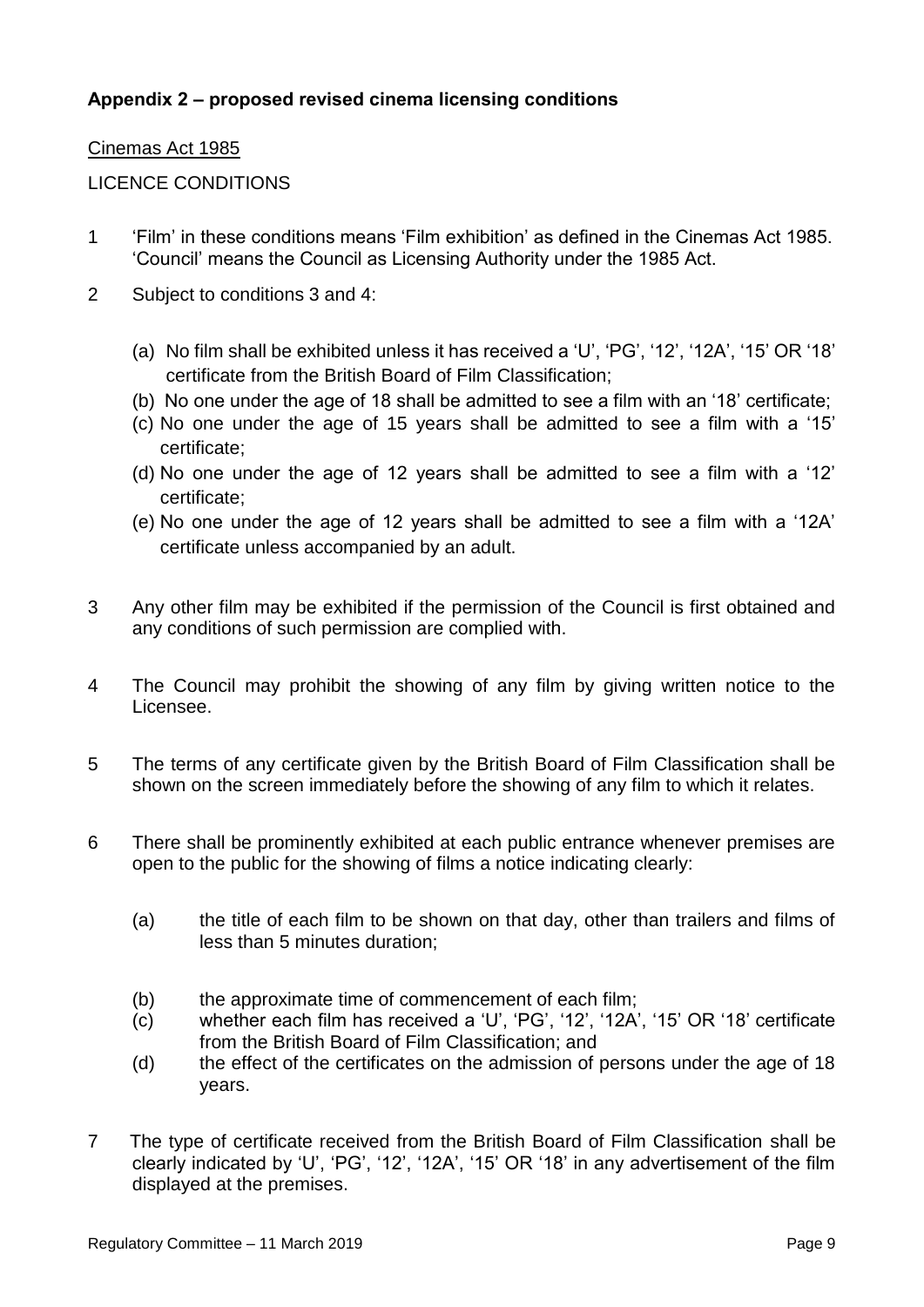- 8 No advertisement displayed at the premises of a film to be exhibited there shall depict any scene or incident not included in the film as certified by the British Board of Film Classification or as approved for exhibition by the Council.
- 9 Where the Council has given notice in writing to the Licence holder objecting to an advertisement, that advertisement shall not be displayed at the premises.
- 10 The premises shall only open between 8am and 1am the following day, unless the written consent of the Council is given to open earlier or later.
- 11 No animals shall be permitted in the premises during the exhibition of a film except assistance dogs. The licence holder shall not refuse admission to patrons with recognised assistance dogs.
- 12 All staff on duty shall wear a distinguishing uniform or armband or otherwise be identified by name badge, and shall, have in their possession an electric torch in working condition.
- 13 Films in the 'RESTRICTED (18)' category shall not be shown without the consent in writing of the Council. Any consent granted in terms of this condition shall be subject to all the following conditions being complied with and any other conditions the Council consider necessary.
	- (a) Films in the 'RESTRICTED (18)' category shall not be exhibited except at licensed premises being operated as a club.
	- (b) No films in the 'RESTRICTED (18)' category shall be shown in a multi-screen complex unless the area used for such films and all facilities (including foyers, lavatories, and refreshment areas) are wholly segregated and accessible only through a separate entrance and box office.
	- (c) A register of members shall be maintained and made available for inspection by Council officials or police constables. A membership card (with a photograph of the member) shall be issued to each member.
	- (d) Tickets shall not be sold to persons other than members.
	- (e) No one shall be admitted to view a film in the 'RESTRICTED (18)' category unless a valid membership card for that person is displayed at the time of admission.
	- (f) Advertising for films in the 'RESTRICTED (18)' category shall specify only the title of the film and the category and will not include pictorial material or other information about the names of performers or the plot.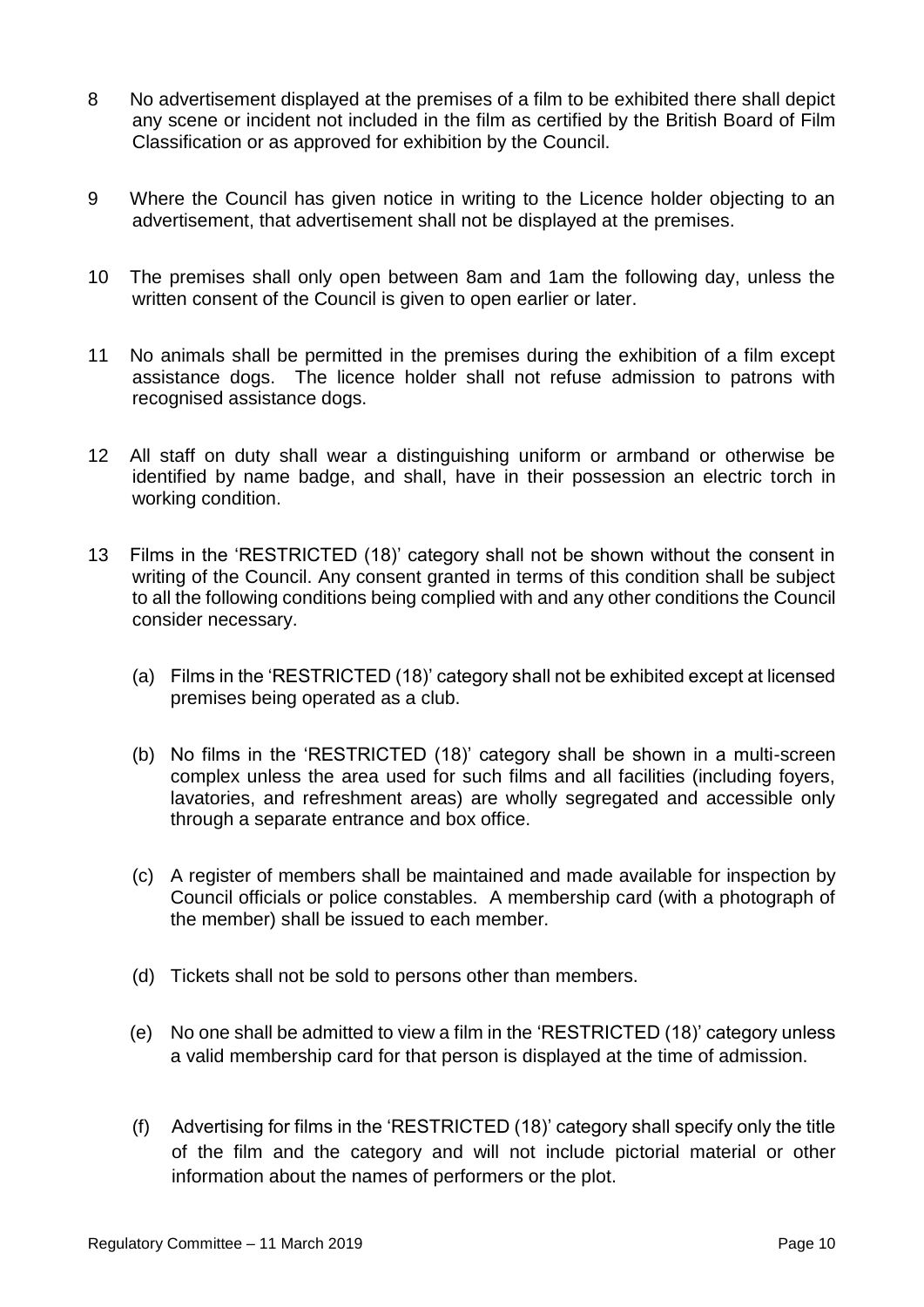- (g) Membership rules for club cinemas shall include the following:
	- (i) Membership shall only be open to people of not less than 18 years of age. Applications for membership, including name and address, shall be in writing and signed by the applicant. Applicants shall provide proof of their age to the Licence holder;
	- (ii) No one shall be admitted to membership until at least 24 hours after the application has been approved by the licence holder;
	- (iii) Membership cards shall not be transferable.
- 14 The number of people admitted to the premises shall be strictly controlled to ensure that there is no overcrowding., in line with the capacity stated on the licence.
- 15 All approaches, staircases and passageways shall be kept free from obstruction. No seat or other obstruction shall be placed in any of the passageways and no-one shall be allowed to stand or sit in any passageway during performances.
- 16 All doors and barriers shall open outwards and shall not be fastened or locked except by push bar mechanisms which release the door under pressure.
- 17 Emergency lighting signs should be either internally illuminated or illuminated by a light no more than 2 metres away and from a maintained system with 3 hours duration, in accordance with BS 5266: Part 1: 2011 at all material times. All exit doors shall be useable at the end of each performance. The transparency shall be illuminated by a maintained system of lighting and must be visible from the auditorium at all times when the premises are open to the public.
- 18 Any decorative surface finishes shall be either non-combustible or durably flameproofed.
- 19 The premises shall be lit to the satisfaction of the Council. A maintained system of secondary lighting shall be provided throughout the building, kept in proper working order and kept on when the premises are open to the public.
- 20 The electric installation of the premises shall be kept in proper working order.
- 21 No temporary electric lighting installation shall be used in any part of the premises without the correct certification being in place. All temporary connections to the permanent installation in the premises shall be disconnected immediately after each performance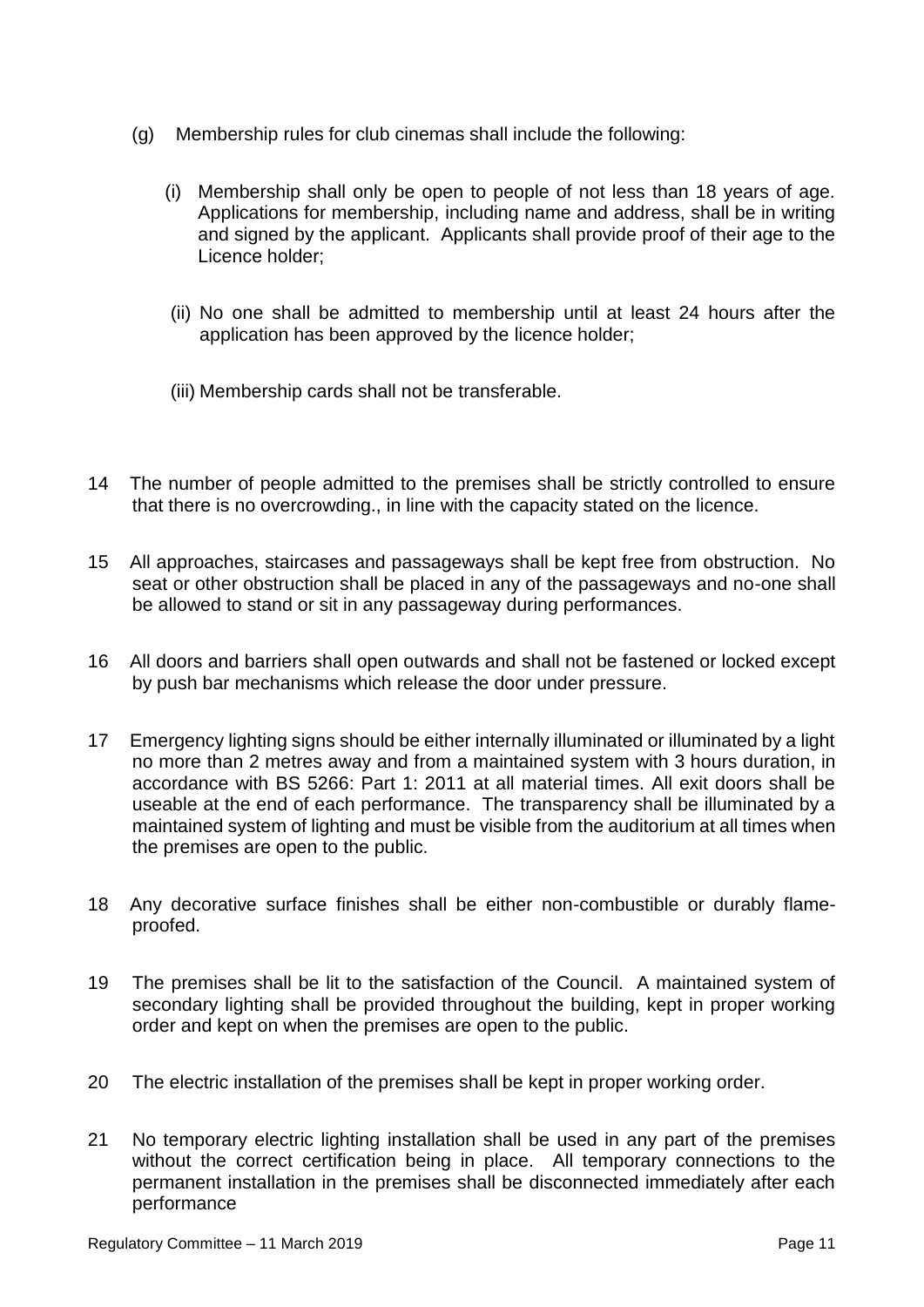- 22 Any amplified music and speech shall be controlled so as not to be an audible nuisance to the satisfaction of the relevant Executive Directors.
- 23 The licence holder shall display the Cinema Licence and Conditions in a prominent position.
- 24 The relevant fire authority, any Police Constable and any authorised Council Officer shall be permitted free access to the premises at any time.
- END -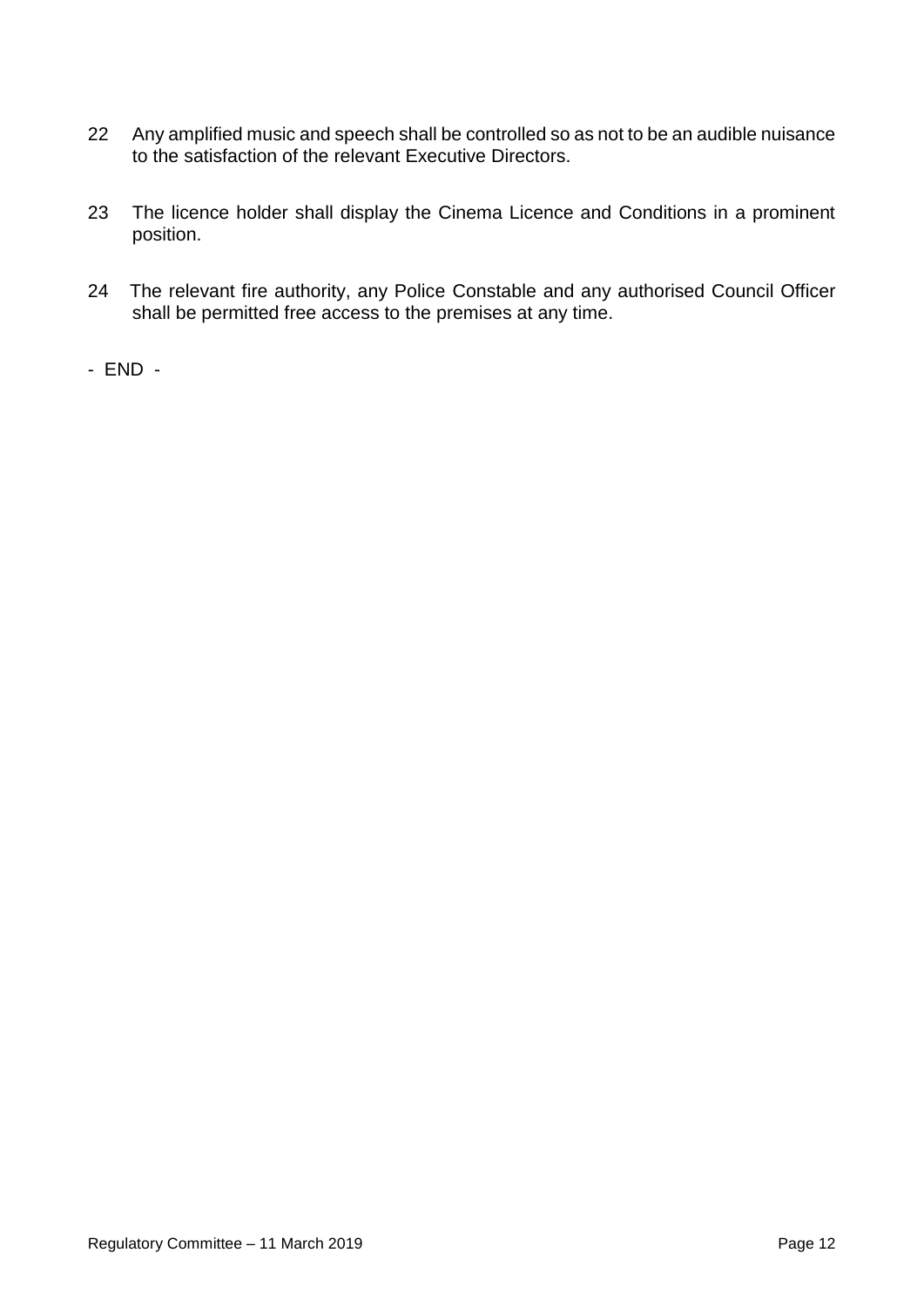### **Appendix 3 – comments on proposed conditions**

- In general most of these proposals are fine (safety etc) However, I am rather uncomfortable with the proposals that the Council can refuse to allow a cinema to show an film that it deems unsuitable. Film is often made to provoke debate about difficult and divisive subjects. How is the Council to decide what is unsuitable for viewing -surely that is subjective? This feels like a step back to censorship and a continuation of the nanny state attitude that is discouraging adults practising self responsibility.
- While I don't have an objection to the vast majority of the proposed changes, I do have take issue with conditions 2 and 4. I do not believe it is fare to legislate to allow the council to undermine the decision of a board set up specifically to regulate cinema content. Especially when the bases of that decision is as subjective as finding the content distasteful. Cinema is often powerful and provocative and there to make it's audience think in a way they did not before or would not normally. Allowing the council to make the decision not to screen some of these types of films is censorship and I will not agree to allow you to do this.

In addition needing to obtain a licence to show films that are not rated by the BFI could be damaging to local film and arts festivals who are often independently run and may not have the time to go through the review board at the BFI. The Edinburgh international film festival, Edinburgh short film festival and Hidden Door are some that spring to mind. There are also universities within Edinburgh that screen their final year degree films at the Filmhouse that would have to rethink their exhibitions because there is already a tight enough turn around between completion and exhibition. They would loose the chance to screen their work to an audience and that is a real shame.

- Clause 4 is a blatant attempt to curb or deny free speech in subjects which could be nationally important.
- The prohibition of films not given a classification, or that "would offend against good taste or decency" is open to misuse and may effectively be seen as censorship.